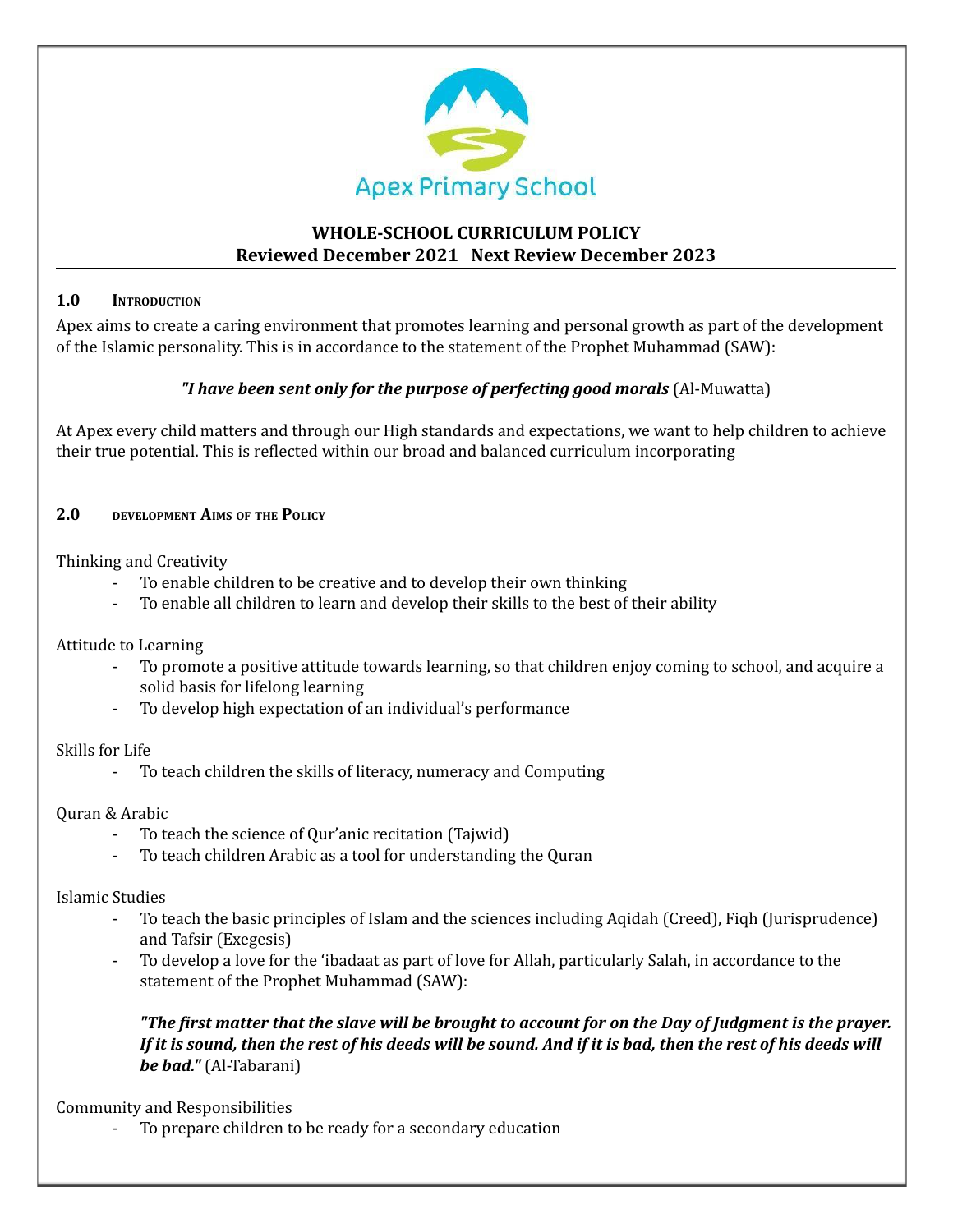- To teach children about their developing world, including how their environment and society have changed over time
- To enable children to be positive citizens in society
- To enable children to be outstanding role models in society and confident personalities
- To demonstrate a caring, respectful attitude towards each other within the community
- To promote partnership between the child, the parent, the teacher and the community.
- To promote the British values of democracy, the rule of law, individual liberty, and mutual respect and tolerance of those with different faiths and beliefs

### **3.0 PLANNING**

Our curriculum is planned in three stages. A curriculum map for each year group is agreed. This comprises the theme that will be taught each term. Our curriculum maps are reviewed during the end of each academic year.

Our medium-term plans are half termly. These give clear guidance on the objectives and strategies used when teaching each topic. The National Curriculum (2014) along with other schemes of work provides guidance for our medium term planning. Our short term plans are embedded into the MTP's. It sets out the learning objectives for each session, and to identify what resources and activities we are going to use in the lesson.

### **4.0 CURRICULUM ORGANISATION**

Each half term our children follow a '**Learning journey'** (lead by the theme) which begins with a *stunning starter*, continues with a *marvelous middle,* and ends with a *fabulous finish*. The learning journey links together most subjects across the curriculum offering children a meaningful and engaging experience. Literacy is at the heart of the journey with key texts often forming the primary role.

The Learning journeys are planned to reflect key elements of the National Curriculum and additional elements that reflect the culture and context and are relevant to our children.

Teachers plan opportunities within the learning journeys for children to learn through trips, visitors including parents and family, and other hands-on experiences.

Over the three terms of the academic year, each child has the chance to experience a broad range of National Curriculum subjects:

#### **Core Subjects**

**Literacy** Numeracy Science Islamic Studies Quran & Arabic

#### **Foundation subjects:**

SMSC / PSHE Computing Art & Design Design & Technology History Geography P.E RE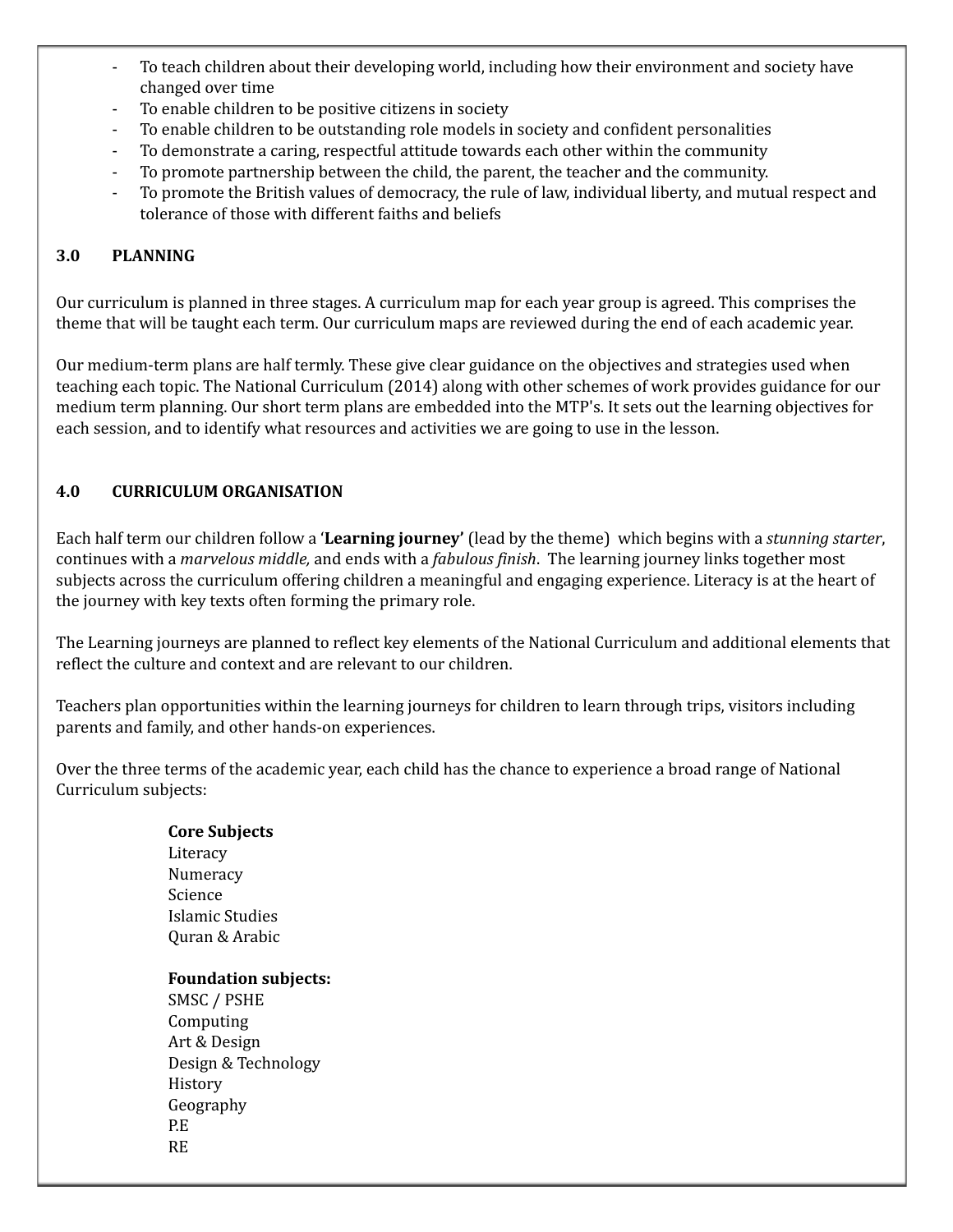Numeracy and Computing, P.E, Islamic Studies and Quran & Arabic are taught as discrete subjects with links made to the learning journey wherever possible. Teachers ensure that the learning objectives for each subject are taught over the three terms according to the appropriate stage of children's learning and aim to cover the objectives by the end of Summer 1 term. Summer 2 is used to teach any gaps in the curriculum that are identified from analyzing the data from assessment.

SMSC and PSHE are interwoven and embedded not only within the learning journey but also form part of the Islamic studies curriculum (see SMSC policy for further details). It has been also timetabled into the end of the day for 3 days.

RE is covered on one day of the week at the end of the day.

Quran & Arabic and Islamic Studies are also considered core subjects in our curriculum and help develop strong Islamic personalities and values. Arabic is taught to give the children access to an in-depth understanding of Islam and the Qur'an.

Phonics is taught from Nursery to Year 2 and focuses on embedding effective reading strategies in order to make our children confident, independent readers. From Reception to Year 2 the sessions are separate from Literacy and last between 20- 30 minutes. In Nursery, phonics is embedded into other activities.

Reading is further developed in Guided Reading which takes place at least 3 times a week in Key Stage one and two. Children can be grouped according to reading ability, gender, or interests with no more than 6 children in each group.

# **4.1 THE FOUNDATION STAGE**

See EYFS Policy.

# **5.0 CHILDREN WITH SPECIAL NEEDS**

The curriculum in our school is designed to provide access and opportunity for all children who attend the school. If we think it necessary to adapt the curriculum to meet the needs of individual children, then we do so only after consultation with the child's parents.

If a child has a special need, our school will do all it can to meet these individual needs. If a child displays signs of having special needs, his/her teacher makes an assessment of this need. In most instances the teacher is able to provide resources and educational o

opportunities which meet the child's needs within the normal class organisation. If a child's need is more severe we discuss this further with the parents and investigate if there is anything further the school is able to do for the child in question. Currently the school does not have any additional funding to support this. (See SEN Policy for further information)

# **6.0 CHILDREN WITH EAL NEEDS**

If a Child has English as an additional language, our school will do all that it can to meet his/her individual needs. We support English across the curriculum and have dedicated extra curriculum time during the Foundation Stages for English with a strong focus on reading to help children get an early start in literacy (See EAL Policy)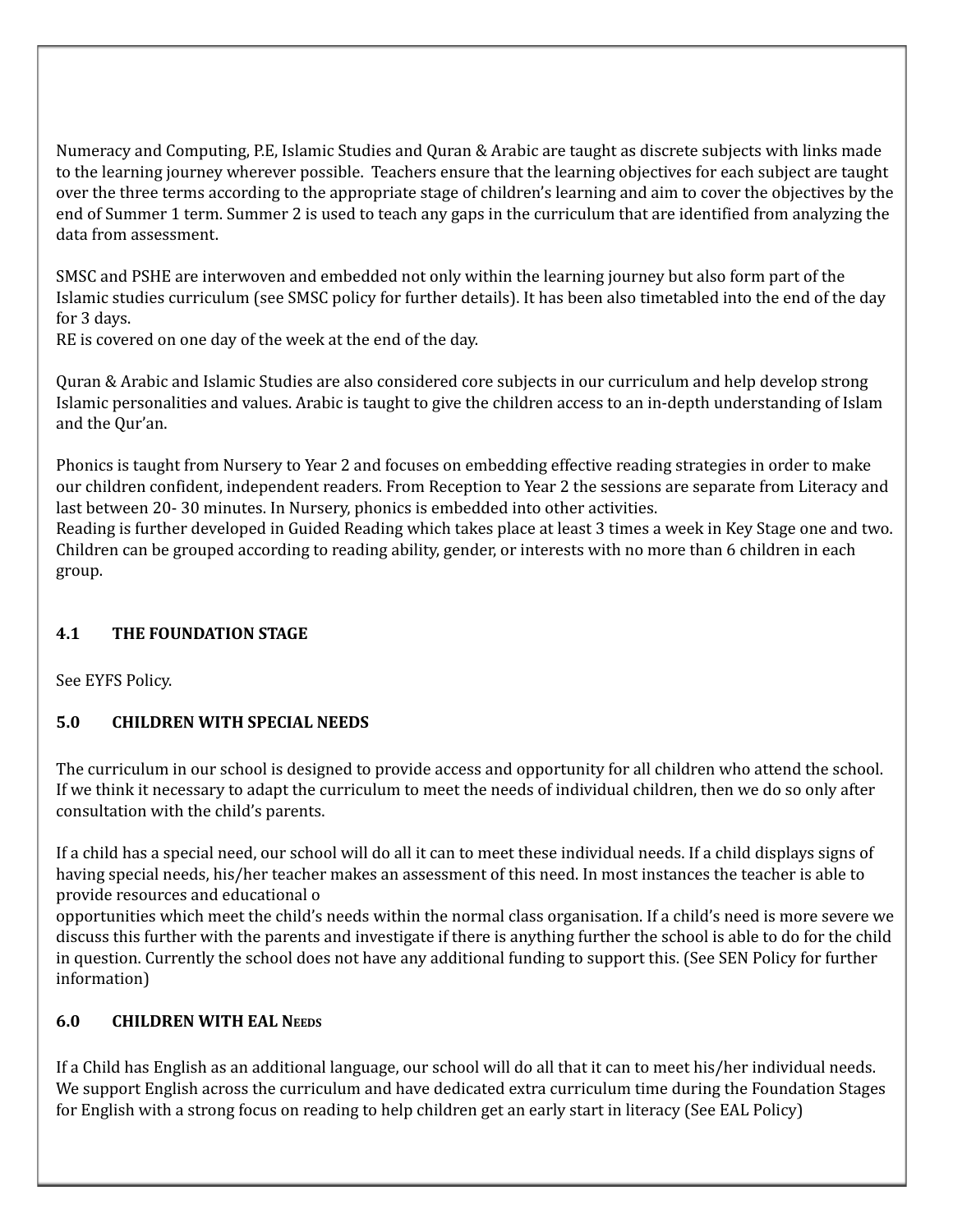#### **7.0 MONITORING AND REVIEWING**

The Early Years Coordinator is responsible for reviewing and monitoring the Foundation stage curriculum and the Senior Quran & Arabic teacher is responsible for overseeing Quran and Arabic. Planning and coverage of the curriculum is reviewed and updated regularly.

The Key stage coordinators are responsible for the day to day organisation of the curriculum. The weekly lesson plans are monitored for all year groups, ensuring that all classes are taught the full requirements of the Curriculum, and that all lessons have appropriate learning objectives.

The Head teacher monitors the way subjects are taught throughout the school. She examines curriculum maps and medium-term planning, and ensures that appropriate teaching strategies are used and monitors the lesson plans.

#### **8.0 CURRICULUM HOURS**

The time to teach and access the school curriculum for Key Stage one and two is 25 hours, excluding the assembly, registration, playtimes and Fruit and milk. Key stage one sessions include time for settling and games.

| Based on a 36 week year. The 2 extra weeks account for school trips and training. |  |  |
|-----------------------------------------------------------------------------------|--|--|
|                                                                                   |  |  |

| Subjects                  | Hours covered per week                 |  |
|---------------------------|----------------------------------------|--|
| English                   | 4hrs mins                              |  |
| <b>Mathematics</b>        | 4hrs mins                              |  |
| <b>Guided Reading</b>     | 1hr                                    |  |
| Phonics                   | 1hr 30 mins (KS1 only)                 |  |
| Islamic Studies/PSHE/SMSC | 2hrs 20mins (KS1) 2hrs 40mins (KS2)    |  |
| Quran & Arabic            | 2 hrs 30mins                           |  |
| Computing                 | 50 mins (also covered through other    |  |
|                           | subjects)                              |  |
| <b>Physical Education</b> | 2 hrs and 45mins                       |  |
| Religious Education       | 10mins                                 |  |
| SMSC / PSHE / RSE         | 30 mins + Embedded into other subjects |  |
|                           | <b>RSE</b>                             |  |
| Science                   |                                        |  |
| Geography                 | Remaining time is spent on thematic    |  |
| History                   |                                        |  |
| Art & DT                  |                                        |  |

The hours allocated are estimates. Where possible subjects are taught entwined together.